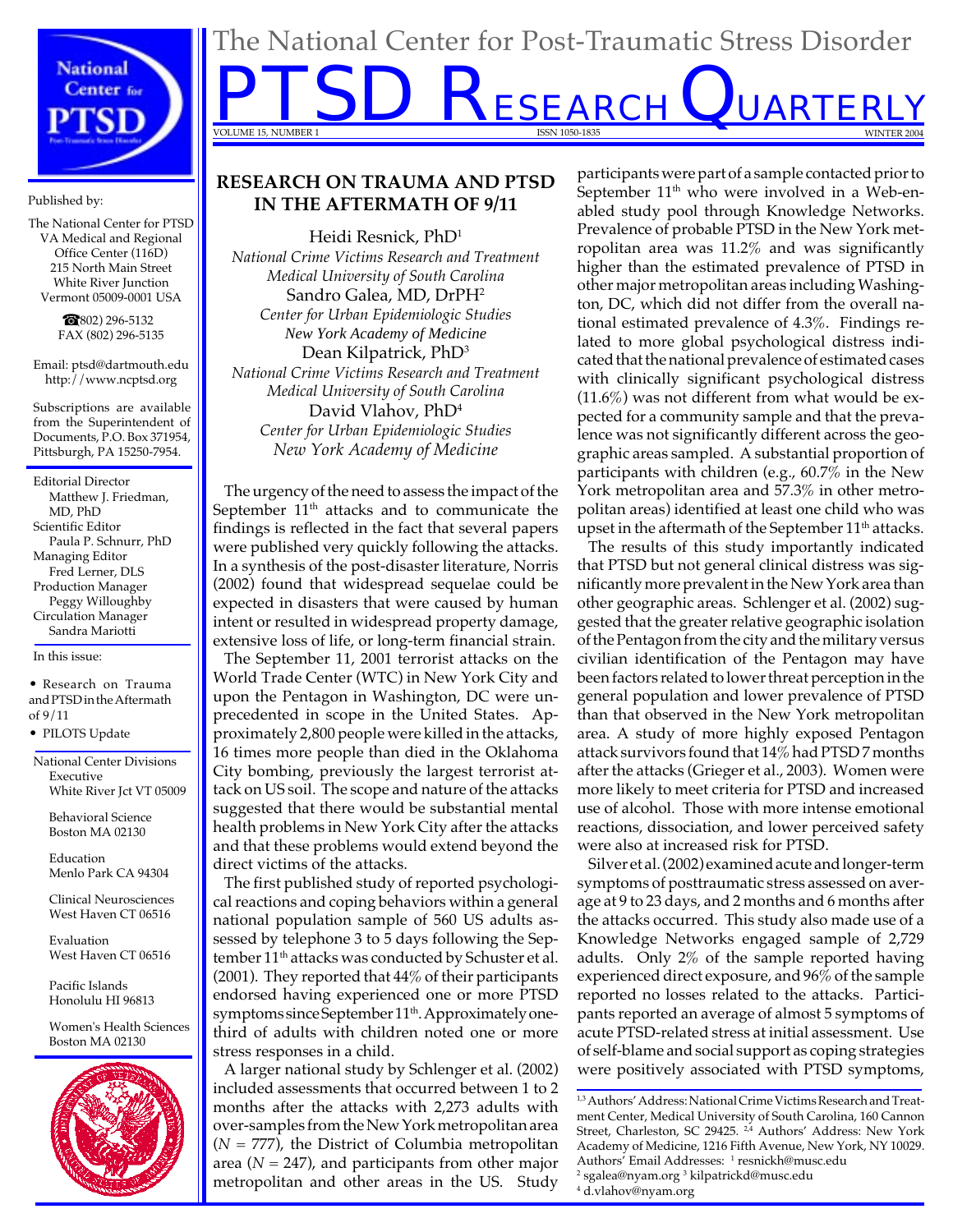while use of acceptance as a coping strategy was negatively associated with PTSD symptoms. Average number of PTSD symptoms was reduced by more than half by the 6 month assessment.

A series of epidemiological studies conducted by researchers at the New York Academy of Medicine and colleagues at the National Crime Victims Research and Treatment Center focused primarily on the population living in New York City and the surrounding metropolitan area and included assessment of exposure variables (including direct exposure as well as television viewing), prior history factors, peri-event reactions, and post-event factors in addition to assessment of probable PTSD, major depression, and changes in drug, alcohol, and cigarette use over time (Ahern et al., 2002; Boscarino et al., 2002; Boscarino et al., 2003; Galea et al., 2002; Galea et al., 2003; Vlahov et al., 2002). This series of studies began with an initial study of 1008 residents of Manhattan living south of  $110<sup>th</sup>$  Street conducted 1 month after the attacks (Galea et al., 2002). Two other cross-sectional studies were conducted at 4 months after the attacks with 2,001 adults who were residents of New York City, with an oversample of Manhattan residents south of 110<sup>th</sup> Street, and at 6 months after the attacks with 2,752 adult residents of the New York metropolitan area with oversampling of residents of Manhattan south of 110<sup>th</sup> Street and of New York City (Galea et al., 2003). This research team is currently conducting a longitudinal follow-up study with the cohort first assessed at 6 months post-attacks who are being re-assessed at 1 and 2 years post-September  $11<sup>th</sup>$ . Seventy-one percent of the original cohort was successfully recontacted in the first completed follow-up survey wave. All of these studies were conducted using random-digit dial methods.

The major finding from the initial report by Galea et al. (2002) was that at 5-8 weeks following the attacks, the prevalence of current (i.e., past month) probable PTSD related to the terrorist attacks was 7.5% in Manhattan. As noted by Schlenger et al. (2002), this prevalence falls within the 95% confidence interval for the estimated prevalence of PTSD (11.2%) that they found in the New York metropolitan area at a similar time point following the attacks. Estimated prevalence of current major depression was 9.7%. These results supported other findings indicating that PTSD symptom reactions were prevalent in the New York City area after the September 11<sup>th</sup> attacks and showed that both exposure variables (including witnessing, loss of family or friends, displacement, and job loss), pre- and post-event factors, and demographic variables were important predictors. Similar to findings reported by Grieger et al. (2003) regarding initial reactions to the attacks, reported peri-event panic attack was a significant predictor of PTSD after controlling for other factors. In an analysis of emotional distress and dissociation as predictors of PTSD after controlling for exposure, Simeon et al. (2003) found that acute emotional distress was a significant predictor. Dissociation was a significant predictor of reexperiencing symptoms after controlling for other emotional distress. Results related to early emotional distress and panic reactions may have important implications for public health approaches or educational messages that may be beneficial in the aftermath of mass disaster or terrorism events.

A second report from this research team described the estimated prevalence of increased cigarette smoking, alcohol consumption, and marijuana use among the initial sample of 1,008 Manhattan residents (Vlahov et al., 2002). Results were that 28.8% reported increased use of any of these substances after September  $11<sup>th</sup>$ . Increased cigarette smoking was reported by 9.7%; 3.2% reported increased marijuana use, and 24.6% reported increased alcohol consumption. PTSD was positively associated with increased cigarette and marijuana use, while depression was associated with increased use of all three substances. These findings indicated health-related behavior changes following September 11<sup>th</sup> and potential mediation of these behaviors by stress-related mental health problems. Findings were not consistent with the Silver et al. (2002) report which found no association between substance use and PTSD symptoms; however the Vlahov et al. study focused on those in the New York City area, and Silver et al. reported on those primarily outside of this New York geographic region. These results were also consistent with the report by Grieger et al. (2003) indicating that PTSD was associated with increased alcohol use. Given the findings of Schlenger et al. (2002), it is clear that those who reside in the New York area are different from those in the rest of the nation in terms of their responses to September  $11<sup>th</sup>$ , as might well be expected. Those directly exposed to the attack on the Pentagon are also clearly different from the sample studied by Silver et al.

More recent reports have focused on functioning through the 6-month period following September  $11<sup>th</sup>$ , 2001. Galea et al. (2003) reported prevalence of probable PTSD related to September 11<sup>th</sup> based on separate cross-sectional surveys conducted at approximately 1 month, 4 months, and 6 months post-event. Prevalence of estimated current PTSD (i.e., past month and related to the September  $11<sup>th</sup>$ attacks) among those living in Manhattan south of  $110<sup>th</sup>$ Street were 7.5%, 1.7%, and 0.6% at the three time points. Similar trends in the prevalence of probable PTSD at 4 and 6 months was observed among residents of the broader New York City area. Other important findings from this study were that the estimate of development of PTSD in the aftermath of September  $11<sup>th</sup>$  was extremely reliable. The estimate of PTSD since September  $11<sup>th</sup>$  in the 6-month cohort was 7.4% for those who lived in Manhattan south of  $110<sup>th</sup>$  Street, which was almost identical to this estimate from the first study. Also lending support to the construct validity of the PTSD measure, prevalence of PTSD since the attacks was 37% among 10 people who were reportedly in the building complex during the attacks and 30% among 51 individuals who reported sustaining physical injuries during the attacks. This is very similar to the prevalence of PTSD of 34% observed among direct victims of the Oklahoma City bombing (North et al., 1999). These data suggest a rapid recovery in terms of probable PTSD reactions over time. They also indicate that those in the broader New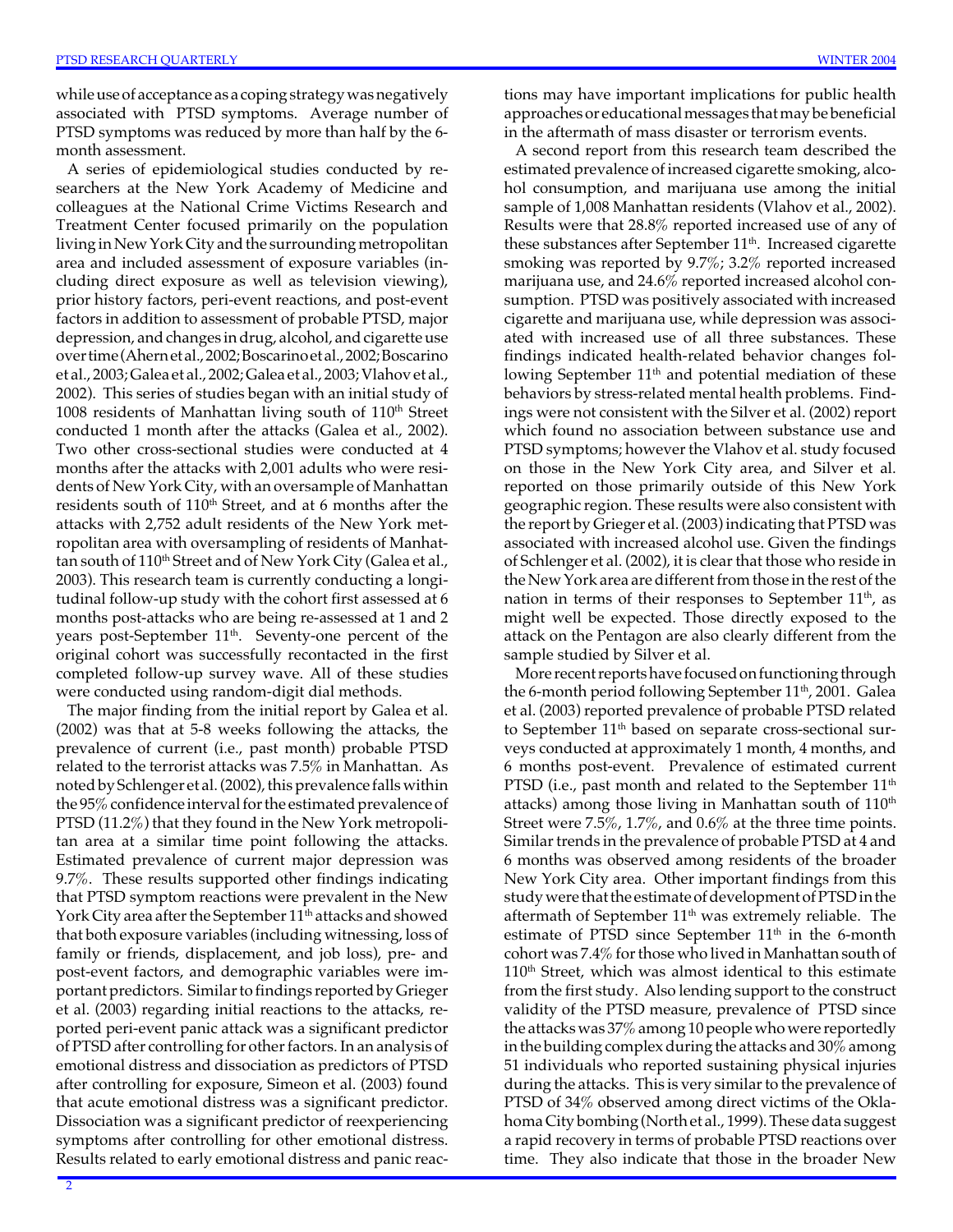York area were also affected at similar levels to those in the more proximal Manhattan area. In contrast to the findings related to PTSD, however, Vlahov et al. (in press) found that reports of increased use of cigarettes, alcohol, and marijuana were consistent across the 1-month and 6-month post-event cross-sectional studies, indicating that these problems may be more likely to be sustained over time. An in-person interview study of residents of Manhattan conducted 3 to 6 months after the terrorist attacks found that 56% had one or more symptoms of distress related to the attacks and that prior history of disorder, loss of family or friends, job loss, displacement, and female gender were predictors of distress (Delisi et al., 2003).

Several studies in the aftermath of September 11<sup>th</sup> observed significant associations between media exposure and PTSD or symptoms of distress across populations with varying direct exposure to the events (Ahern et al., 2002; Schlenger et al., 2002; Schuster et al., 2001). More research is needed to understand potential associations between media exposure, direct exposure, and psychological reactions following similar events.

Studies have also been conducted to evaluate mental health or general health services utilization following the September  $11<sup>th</sup>$  attacks. Boscarino et al. (2002) found that 16.9% of Manhattan residents studied 5 to 8 weeks after the attacks reported service use within the month prior to the attacks and 19.4% reported use of services in the month afterwards. Ten percent reported increased mental health service visits (one or more) after the attacks compared to prior use, and 5.3% reported decreased utilization. A second report (Boscarino et al., 2003) on psychiatric medication use indicated that changes in reported use pre- and post-attacks were small, with 8.9% reporting use of medications in the month prior to the attacks and 11.6% percent reporting medication use in the month afterwards. Data from Delisi et al. (2003) indicated that only 26.7% of those with severe distress symptoms were getting treatment. Conflicting results have been reported related to use of mental health services by veterans, with one study indicating no increase in use of VA mental health services in New York or at other sites in the 6 months after September 11<sup>th</sup> (Rosenheck & Fontana, 2003) and a second study reporting a higher volume of veterans treated for PTSD than expected in the New York and New Jersey areas over the 8 month period following September 11<sup>th</sup> (Weissman et al., 2003).

Several epidemiological studies were conducted in the aftermath of the September 11<sup>th</sup> attacks that made use of standardized assessment measures that allowed for good comparability across studies and that included design variations that allowed for focus on different segments of the U.S. and New York area populations primarily. These studies provided fairly consistent results, identifying elevated prevalence of PTSD and consistent predictors associated with PTSD in the initial few months post-event. Future research should also incorporate more sophisticated assessment of a range of coping responses such as those assessed by Silver et al. (2002) and Schuster et al. (2001). Results of the repeated cross-sectional studies of the population in New York indicate the importance of attending to additional mental health and behavioral outcomes such as substance use that may persist over longer periods following events like the attacks that occurred on September 11<sup>th</sup>. The data also point to the resilience of those in this population in terms of symptoms of PTSD over time.

#### **REFERENCES**

NORRIS, F.H. (2002). **60,000 disaster victims speak: Part I. An empirical review of the empirical literature, 1981-2001.** *Psychiatry, 65,* 207-239.

NORTH, C.S., NIXON, S.J., SHARIAT, S., MALLONEE, S., MCMILLEN, J.C., SPITZNAGEL, E.L., & SMITH, E.M. (1999). **Psychiatric disorders among survivors of the Oklahoma City bombing.**  *Journal of the American Medical Association, 282,* 755-762.

### **SELECTED ABSTRACTS**

AHERN, J., GALEA, S., RESNICK, H., KILPATRICK, D., BUCUVALAS, M., GOLD, J., & VLAHOV, D. (2002). **Television images and psychological symptoms after the September 11 terrorist attacks.** *Psychiatry, 65,* 289-300. Exposure to graphic television images may exacerbate psychological symptoms in disaster situations. We tested the hypotheses that (1) more frequent viewing of television images of the September 11 terrorist attacks was associated with PTSD and depression, and that (2) direct exposure to disaster events had an interactive effect with media viewing. We recruited 1,008 adult residents of the borough of Manhattan in New York City through a randomdigit-dial telephone survey conducted between October 16 and November 15, 2001. Respondents who repeatedly saw "people falling or jumping from the towers of the World Trade Center" had higher prevalence of PTSD (17.4%) and depression (14.7%) than those who did not (6.2% and 5.3% , respectively). Among respondents who were directly affected by the attacks (e.g., had a friend killed), those who watched this television image frequently were more likely to have PTSD and depression than those who did not. Among respondents not directly affected by the attacks, prevalence of PTSD and depression was not associated with frequency of television image viewing. Specific disaster-related television images were associated with PTSD and depression among persons who were directly exposed to a disaster. Future research should address causal directionality of this association.

 (pre/post McNemar's χ2= 8.0, *df* = 1, *p* = 0.005, odds ratio [OR] BOSCARINO, J.A., GALEA, S., AHERN, J., RESNICK, H., & VLAHOV, D. (2002). **Utilization of mental mealth services**  following the September 11<sup>th</sup> terrorist attacks in Manhattan, **New York City.** *International Journal of Emergency Mental Health, 4,* 143-155. To assess mental health utilization in Manhattan following the September 11th terrorist attacks, a random-digitdial telephone survey was conducted 5 to 8 weeks afterwards, among 988 randomly selected adult householders over 17 years old (females =  $52\%$ ; whites =  $72\%$ ; mean age = 42).  $16.9\%$  (95%) confidence interval [CI] = 14.4-19.5) of residents reported using mental health services 30 days before the attacks and 19.4% (95%  $CI = 16.7 - 22.2$ ) reported using these services 30 days afterwards  $= 2.0$ ). 10.0% (95% CI  $= 7.9$ -12.0) increased mental health utilization 30 days after the attacks, compared to 30 days before and 5.3% (95% CI = 3.7-6.9) decreased utilization. Risk factors asso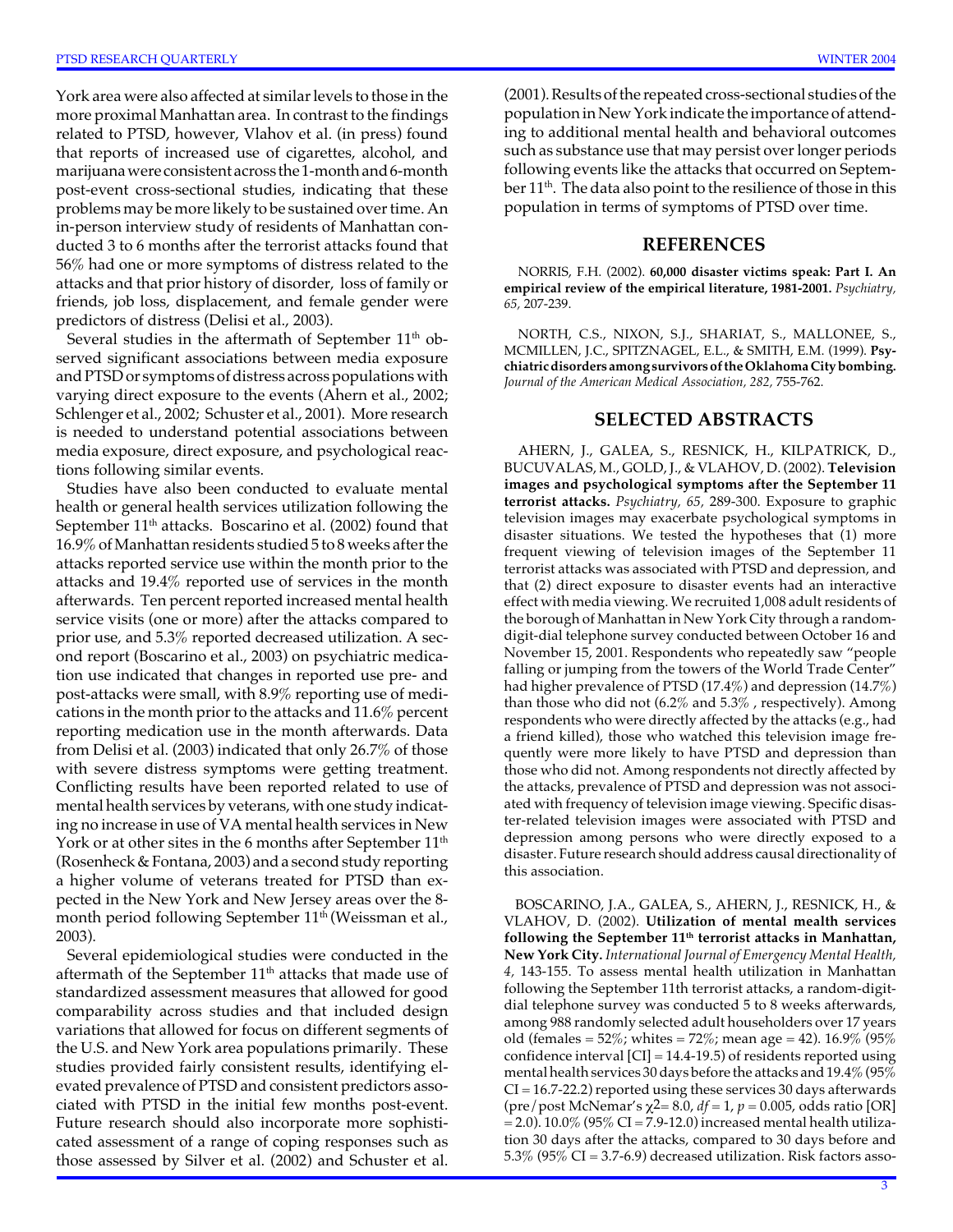ciated with increased mental health utilization in multivariate analyses included: being 45-64 years of age (vs. 65+; OR = 8.3, *p*   $= 0.011$ ), female gender (OR  $= 2.3$ , p  $= 0.004$ ), experiencing 4+ lifetime traumatic events (vs. none;  $OR = 3.5$ ,  $p = 0.002$ ), experiencing 2+ stressful life events in the past 12 months (vs. none; OR  $= 3.3$ ,  $p < 0.001$ ), and experiencing an acute panic attack during the disaster (OR = 3.3,  $p < 0.001$ ). Neither current PTSD nor current depression was predictive of increased post-disaster utilization when panic attack was included in the multivariate analysis. While we did find a statistically significant increase in pre- vs. post-disaster utilization among the general population in Manhattan this increase was not substantial, except among specific subgroups, including those who had a perievent panic attack, among those exposed to previous stressors, among women, and among those less than 65 years old.

BOSCARINO, J.A., GALEA, S., AHERN, J., RESNICK, H., & VLAHOV, D. (2003). **Psychiatric medication use among Manhattan residents following the World Trade Center disaster.**  *Journal of Traumatic Stress, 16,* 301-306. To assess medication use in New York after the September 11th attacks, a telephone survey was conducted in October 2001 (*N* = 1,008). The prevalence of psychiatric medication use 30 days before the disaster was 8.9 and 11.6% 30 days after, a small but significant increase. The most important factor predicting postdisaster use was predisaster use—92% of those who used medications postdisaster used them predisaster. In addition, 3.3% used psychiatric medications 30 days postdisaster, but not 30 days before. Those who had panic attacks, PTSD, and insurance coverage were the most likely medicated (26.5%). However, among those who used postdisaster medications (*N* = 129), new users tended to be those with panic attacks (44.1%) and those with panic attacks and PTSD (69.2%).

DELISI, L.E., MAURIZIO, A., YOST, M., PAPPAROZZI, C.F., FULCHINO, C., KATZ, C.L., ALTESMAN, J., BIEL, M., LEE, J., & STEVENS, P. (2003). **A survey of New Yorkers after the Sept. 11, 2001, terrorist attacks.** *American Journal of Psychiatry, 160,* 780-783. *Objective:* This study examined the prevalence of psychiatric symptoms among residents/workers in Manhattan 3-6 months after the Sept. 11, 2001, terrorist attacks. *Method:* A total of 1,009 adults (516 men and 493 women) were interviewed in person throughout Manhattan. All answered questions about themselves before and after September 11 that included their emotional status. *Results:* A total of 56.3% had at least one severe or two or more mild to moderate symptoms. Women reported significantly more symptoms than men. Loss of employment, residence, or family/friends correlated with greater and more severe symptoms. The most distressing experiences appeared to be painful memories and reminders; dissociation was rare. Only 26.7% of individuals with severe symptoms were obtaining treatment. *Conclusions:* Over half of the individuals had some emotional sequelae 3-6 months after September 11, but the percent was decreasing. Only a small portion of those with severe responses was seeking treatment.

GALEA, S., AHERN, J., RESNICK, H., KILPATRICK, D., BUCUVALAS, M., GOLD, J., & VLAHOV, D. (2002). **Psychological sequelae of the September 11 terrorist attacks in New York City.** *New England Journal of Medicine, 346,* 982-987. *Background:*  The scope of the terrorist attacks of September 11, 2001, was unprecedented in the United States. We assessed the prevalence and correlates of acute PTSD and depression among residents of Manhattan five to eight weeks after the attacks. *Methods:* We used

random-digit dialing to contact a representative sample of adults living south of 110th Street in Manhattan. Participants were asked about demographic characteristics, exposure to the events of September 11, and psychological symptoms after the attacks. *Results:* Among 1008 adults interviewed, 7.5% reported symptoms consistent with a diagnosis of current PTSD related to the attacks, and 9.7% reported symptoms consistent with current depression (with "current" defined as occurring within the previous 30 days). Among respondents who lived south of Canal Street (i.e., near the World Trade Center), the prevalence of PTSD was 20.0%. Predictors of PTSD in a multivariate model were Hispanic ethnicity, two or more prior stressors, a panic attack during or shortly after the events, residence south of Canal Street, and loss of possessions due to the events. Predictors of depression were Hispanic ethnicity, two or more prior stressors, a panic attack, a low level of social support, the death of a friend or relative during the attacks, and loss of a job due to the attacks. *Conclusions:* There was a substantial burden of acute PTSD and depression in Manhattan after the September 11 attacks. Experiences involving exposure to the attacks were predictors of current PTSD, and losses as a result of the events were predictors of current depression. In the aftermath of terrorist attacks, there may be substantial psychological morbidity in the population.

GALEA, S., VLAHOV, D., RESNICK, H., AHERN, J., SUSSER, E., GOLD, J., BUCUVALAS, M., & KILPATRICK, D. (2003). **Trends of probable post-traumatic stress disorder in New York City after the September 11 terrorist attacks.** *American Journal of Epidemiology, 158,* 514-524. The authors investigated trends in probable PTSD prevalence in the general population of New York City in the first 6 months after the September 11 terrorist attacks. Three random digit dialing telephone surveys of adults in progressively larger portions of the New York City metropolitan area were conducted 1 month, 4 months, and 6 months after September 11, 2001. A total of 1,008, 2,001, and 2,752 demographically representative adults were recruited in the three surveys, respectively. The current prevalence of probable PTSD related to the September 11 attacks in Manhattan declined from 7.5% (95% confidence interval: 5.7, 9.3) 1 month after September 11 to 0.6% (95% confidence interval: 0.3, 0.9) 6 months after September 11. Although the prevalence of PTSD symptoms was consistently higher among persons who were more directly affected by the attacks, a substantial number of persons who were not directly affected by the attacks also met criteria for probable PTSD. These data suggest a rapid resolution of most of the probable PTSD symptoms in the general population of New York City in the first 6 months after the attacks. The psychological consequences of a large-scale disaster in a densely populated urban area may extend beyond persons directly affected by the disaster to persons in the general population.

GRIEGER, T.A., FULLERTON, C.S., & URSANO, R.J. (2003). **Posttraumatic stress disorder, alcohol use, and perceived safety after the terrorist attack on the Pentagon.** *Psychiatric Services, 54,*  1380-1382. *Objective:* The authors examined PTSD, alcohol use, and perceptions of safety in a sample of survivors of the September 11, 2001, terrorist attack on the Pentagon. *Methods:* Analyses were conducted to examine the effect of past traumatic experience, trauma exposure, initial emotional response, and peritraumatic dissociation on probable PTSD, substance use, and perceived safety among 77 survivors seven months after the attack. *Results:* 11 respondents (14%) had PTSD. Those with PTSD reported higher levels of initial emotional response and peritraumatic dissociation. 10 respondents (13%) reported in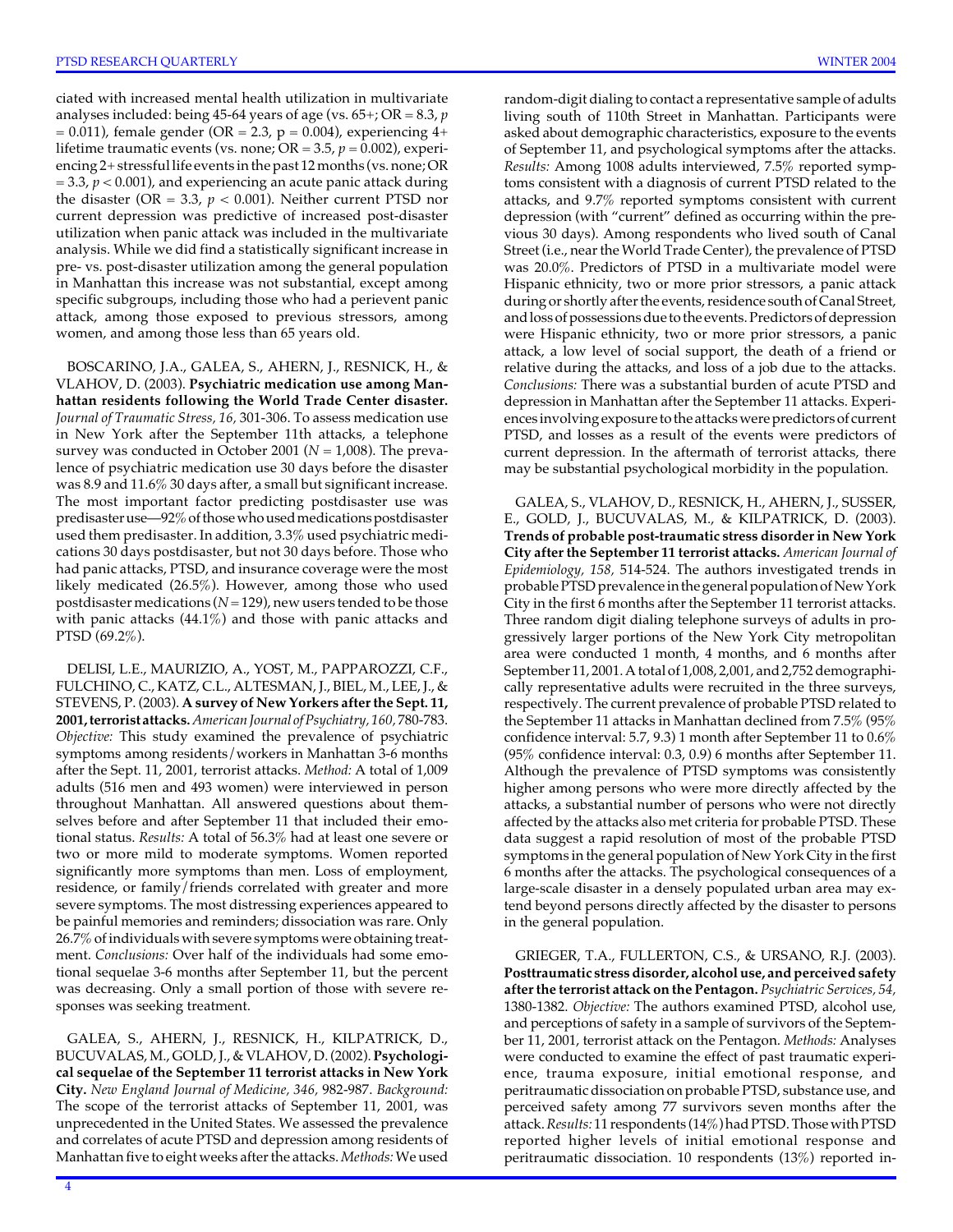creased use of alcohol. Women were more than five times as likely as men to have PTSD and almost seven times as likely to report increased use of alcohol. Persons with higher peritraumatic dissociation were more likely to develop PTSD and report increased alcohol use. Those with lower perceived safety at seven months had higher initial emotional response and greater peritraumatic dissociation and were more likely to have PTSD, to have increased alcohol use, and to be female. *Conclusions:* The association of perceived safety with gender, the presence of PTSD, and increased alcohol use among survivors of the terrorist attack on the Pentagon warrants further study.

ROSENHECK, R., & FONTANA, A. (2003). **Use of mental health services by veterans with PTSD after the terrorist attacks of September 11.** *American Journal of Psychiatry, 160,* 1684-1690. *Objective:* Community surveys have demonstrated significant psychological distress since the terrorist attacks of Sept. 11, 2001. Since people with PTSD and other mental illnesses are especially vulnerable to stressful events, the authors examined the use of PTSD treatment services and other mental health services at Department of Veterans Affairs (VA) medical centers in New York City and elsewhere after the attacks. *Method:* Analysis of variance was used to compare changes in average daily service use in the 6 months before and the 6 months after September 11, with changes in service use across the same months in the 2 previous years. Chi-square tests were used to examine differences from previous years in the proportion of new patients (i.e., who had not received treatment in the previous 6 months) entering treatment after September 11. *Results:* There was no significant increase in the use of VA services for the treatment of PTSD or other mental disorders or in visits to psychiatric or nonpsychiatric clinics in New York City after September 11 and no significant change in the pattern of service use from previous years. Nor was there a significant increase in PTSD treatment in the greater New York area, Washington, D.C., or Oklahoma City or in the proportion of new patients. *Conclusions:* No increase was observed in the use of mental health services among VA patients with PTSD or other mental illnesses in response to the terrorist attacks of September 11.

SCHLENGER, W.E., CADDELL, J.M., EBERT, L., JORDAN, B.K., ROURKE, K.M., WILSON, D., THALJI, L., DENNIS, J.M., FAIRBANK, J.A., & KULKA, R.A. (2002). **Psychological reactions to terrorist attacks: Findings from the National Study of Americans' Reactions to September 11.** *Journal of American Medical Association, 288,* 581-588. *Context:* The terrorist attacks of September 11, 2001, represent an unprecedented exposure to trauma in the United States. *Objectives:* To assess psychological symptom levels in the United States following the events of September 11 and to examine the association between postattack symptoms and a variety of indices of exposure to the events. *Design:* Web-based epidemiological survey of a nationally representative cross-sectional sample using the PTSD Checklist and the Brief Symptom Inventory, administered 1 to 2 months following the attacks. *Setting and Participants:* Sample of 2,273 adults, including oversamples of the New York, NY, and Washington, DC, metropolitan areas. *Main Outcome Measures:* Self-reports of the symptoms of PTSD and of clinically significant nonspecific psychological distress; adult reports of symptoms of distress among children living in their households. *Results:* The prevalence of probable PTSD was significantly higher in the New York City metropolitan area (11.2%) than in Washington, DC (2.7%), other major metropolitan areas (3.6%), and the rest of the country (4.0%). A broader measure of clinically significant psychological distress suggests that overall distress levels across the country, however, were within expected ranges for a general community sample. In multivariate models, sex, age, direct exposure to the attacks, and the amount of time spent viewing TV coverage of the attacks on September 11 and the few days afterward were associated with PTSD symptom levels; sex, the number of hours of television coverage viewed, and an index of the content of that coverage were associated with the broader distress measure. More than 60% of adults in New York City households with children reported that 1 or more children were upset by the attacks. *Conclusions:* 1 to 2 months following the events of September 11, probable PTSD was associated with direct exposure to the terrorist attacks among adults, and the prevalence in the New York City metropolitan area was substantially higher than elsewhere in the country. However, overall distress levels in the country were within normal ranges. Further research should document the course of symptoms and recovery among adults following exposure to the events of September 11 and further specify the types and severity of distress in children.

SCHUSTER, M.A., STEIN, B.D., JAYCOX, L.H., COLLINS, R.L., MARSHALL, G.N., ELLIOTT, M.N., ZHOU, A.J., KANOUSE, D.E., MORRISON, J.L., & BERRY, S.H. (2001). **A national survey of stress reactions after the September 11, 2001, terrorist attacks.**  *New England Journal of Medicine, 345,* 1507-1512. *Background:*People who are not present at a traumatic event may experience stress reactions. We assessed the immediate mental health effects of the terrorist attacks on September 11, 2001. *Methods:* Using randomdigit dialing three to five days after September 11, we interviewed a nationally representative sample of 560 U.S. adults about their reactions to the terrorist attacks and their perceptions of their children's reactions. *Results:* 44% of the adults reported one or more substantial symptoms of stress; 90% had one or more symptoms to at least some degree. Respondents throughout the country reported stress symptoms. They coped by talking with others (98%), turning to religion (90%), participating in group activities (60%), and making donations (36%). 84% of parents reported that they or other adults in the household had talked to their children about the attacks for an hour or more; 34% restricted their children's television viewing. 35% of children had one or more stress symptoms, and 47% were worried about their own safety or the safety of loved ones. *Conclusions:* After the September 11 terrorist attacks, Americans across the country, including children, had substantial symptoms of stress. Even clinicians who practice in regions that are far from the recent attacks should be prepared to assist people with trauma-related symptoms of stress.

SILVER, R.C., HOLMAN, E.A., MCINTOSH, D.N., POULIN, M., & GIL-RIVAS, V. (2002). **Nationwide longitudinal study of psychological responses to September 11.** *Journal of the American Medical Association, 288,* 1235-1244. *Context:* The September 11, 2001, attacks against the United States provide a unique opportunity to examine longitudinally the process of adjustment to a traumatic event on a national scale. *Objective:* To examine the degree to which demographic factors, mental and physical health history, lifetime exposure to stressful events, September 11 related experiences, and coping strategies used shortly after the attacks predict psychological outcomes over time. *Design, Setting, and Participants:* A national probability sample of 3496 adults received a Web-based survey; 2,729 individuals (78% participation rate) completed it between 9 and 23 days (75% within 9 to 14 days) after the terrorist attacks. A random sample of 1,069 panelists residing outside New York, NY, were drawn from the wave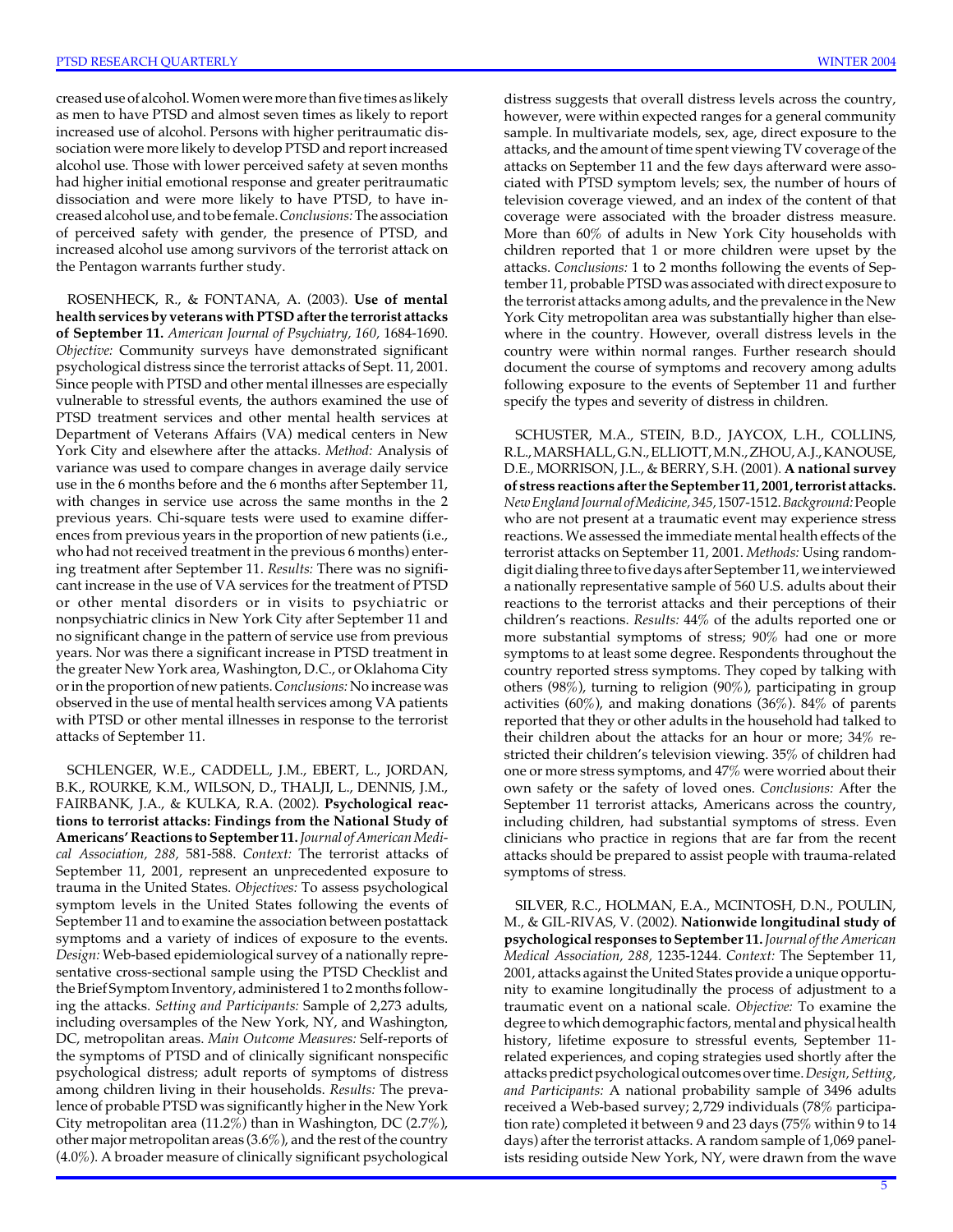attacks (β = .07; *P* = .008) and early coping strategies (e.g., increased with denial: β = .08; *P* = .005; and giving up: β = .05; *P*  1 sample (*N* = 2,729) and received a second survey; 933 (87% participation rate) completed it approximately 2 months following the attacks. A third survey (*N* = 787) was completed approximately 6 months after the attacks. *Main Outcome Measures:* September 11-related symptoms of acute stress, PTSD, and global distress. *Results:* 17% of the US population outside of New York City reported symptoms of September 11-related posttraumatic stress 2 months after the attacks; 5.8% did so at 6 months. High levels of posttraumatic stress symptoms were associated with female sex (odds ratio [OR], 1.64; 95% confidence interval [CI], 1.17-2.31), marital separation (OR, 2.55; 95% CI, 1.06-6.14), pre-September 11 physician-diagnosed depression or anxiety disorder (OR, 1.84; 95% CI, 1.33-2.56) or physical illness (OR, 0.93; 95% CI, 0.88-0.99), severity of exposure to the attacks (OR, 1.31; 95% CI, 1.11-1.55), and early disengagement from coping efforts (eg, giving up: OR, 1.68; 95% CI, 1.27-2.20; denial: OR, 1.33; 95% CI, 1.07-1.64; and self-distraction: OR, 1.31; 95% CI, 1.07-1.59). In addition to demographic and pre-September 11 health variables, global distress was associated with severity of loss due to the = .04; and decreased with active coping:  $β = -.08$ ;  $P = .002$ ). *Conclusions:* The psychological effects of a major national trauma are not limited to those who experience it directly, and the degree of response is not predicted simply by objective measures of exposure to or loss from the trauma. Instead, use of specific coping strategies shortly after an event is associated with symptoms over time. In particular, disengaging from coping efforts can signal the likelihood of psychological difficulties up to 6 months after a trauma.

SIMEON, D., GREENBERG, J., KNUTELSKA, M., SCHMEIDLER, J., & HOLLANDER, E. (2003). **Peritraumatic reactions associated with the World Trade Center disaster.**  *American Journal of Psychiatry, 160,* 1702-1705. *Objective:* The World Trade Center disaster was of unprecedented magnitude and impact in U.S. history. The authors conducted a pilot survey investigating these effects. *Method:* A questionnaire regarding the disaster was sent to responders to an advertisement. It included demographic and disaster-exposure questions and three scales applied to "during and shortly after" the disaster. *Results:*  Despite widely ranging exposure, scores for distress (Peritraumatic Distress Inventory), dissociation (Peritraumatic Dissociative Experiences Questionnaire), and posttraumatic stress (Impact of Event Scale-Revised) were markedly elevated ( $N =$ 75). After covariance for exposure, the distress factor of loss of control most strongly predicted both early dissociation and posttraumatic stress. Life threat specifically contributed to arousal. Dissociation did not contribute beyond distress to posttraumatic stress, with the exception of re-experiencing. *Conclusions:* This survey of reactions to the World Trade Center disaster revealed high levels of early symptoms and suggested similar but independent pathways toward dissociation and posttraumatic stress.

VLAHOV, D., GALEA, S., RESNICK, H., AHERN, J., BOSCARINO, J.A., BUCUVALAS, M., GOLD, J., & KILPATRICK, D. (2002). **Increased use of cigarettes, alcohol, and marijuana**  among Manhattan residents after the September 11<sup>th</sup> terrorist **attacks.** *American Journal of Epidemiology, 155,* 988-996. The September 11, 2001, terrorist attacks were the largest human-made disaster in the United States since the Civil War. Studies after earlier disasters have reported rates of psychological disorders in the acute postdisaster period. However, data on postdisaster increases in substance use are sparse. A random digit dial telephone survey was conducted to estimate the prevalence of increased cigarette smoking, alcohol consumption, and marijuana use among residents of Manhattan, New York City, 5-8 weeks after the attacks. Among 988 persons included, 28.8% reported an increase in use of any of these three substances, 9.7% reported an increase in smoking, 24.6% reported an increase in alcohol consumption, and 3.2% reported an increase in marijuana use. Persons who increased smoking of cigarettes and marijuana were more likely to experience PTSD than were those who did not  $(24.2\% \text{ vs. } 5.6\% \text{ PTSD}$  for cigarettes;  $36.0\% \text{ vs. } 6.6\%$  for marijuana). Depression was more common among those who increased than for those who did not increase cigarette smoking (22.1 vs. 8.2%), alcohol consumption (15.5 vs. 8.3% ), and marijuana smoking (22.3 vs. 9.4% ). The results of this study suggest a substantial increase in substance use in the acute postdisaster period after the September 11th attacks. Increase in use of different substances may be associated with the presence of different comorbid psychiatric conditions.

VLAHOV, D., GALEA, S., AHERN, J., RESNICK, H., BOSCARINO, J.A., GOLD, J., BUCUVALAS, M., & KILPATRICK, D. (in press). **Consumption of cigarettes, alcohol and marijuana among New York City residents six months after the September 11 terrorist attacks.** *American Journal of Drug and Alcohol Dependence.* Early analyses following the September 11 terrorist attacks on New York City showed an increase in cigarette, alcohol, and marijuana use, but it was unknown whether these increases would persist. A random-digit dial phone survey was conducted to estimate the prevalence of increased substance use among residents of New York City 6 to 9 months after the attacks. Among 1,570 adults, 9.9% reported an increase in smoking, 17.5% an increase in alcohol use, and 2.7% an increase in marijuana use compared to the month before September 11. These increases were comparable to increases reported in the first 1-2 months after September 11. Persons who increased use of cigarettes were more likely than those who did not to report symptoms consistent with post-traumatic stress disorder (PTSD) in the past month (4.3% and 1.2% respectively). Depression was more common among those who increased use of cigarettes (14.6% and 5.2% respectively), alcohol (11.8% vs. 5.2%), and marijuana (34.1% vs. 5.3%). Among residents living in Manhattan below 110th Street, the prevalence of PTSD and depression declined by more than half in the first six months after September 11 while the increase in substance use did not decline substantially. These results suggest that the increase in substance use after a disaster may be a cause for public health concern in the long-term.

WEISSMAN, E.M., KUSHNER, M., MARCUS, S.M., & DAVIS, D.F. (2003). **Volume of VA patients with posttraumatic stress disorder in the New York metropolitan area after September 11.**  *Psychiatric Services, 54,* 1641-1643. The authors examined data from the Veterans Integrated Service Network of New York and New Jersey to determine whether the number of veterans who were treated for PTSD increased significantly after the terrorist attacks of September 11, 2001. They analyzed the number of veterans treated for PTSD at Veterans Healthcare Administration facilities in New York and New Jersey from September 1999 through June 2002. The number of veterans treated for PTSD in these facilities after September 11 exceeded projections based on secular trends, and the increase was more pronounced than for other diagnostic groups. The results highlight the need to ensure adequate availability of services in the wake of traumatic events.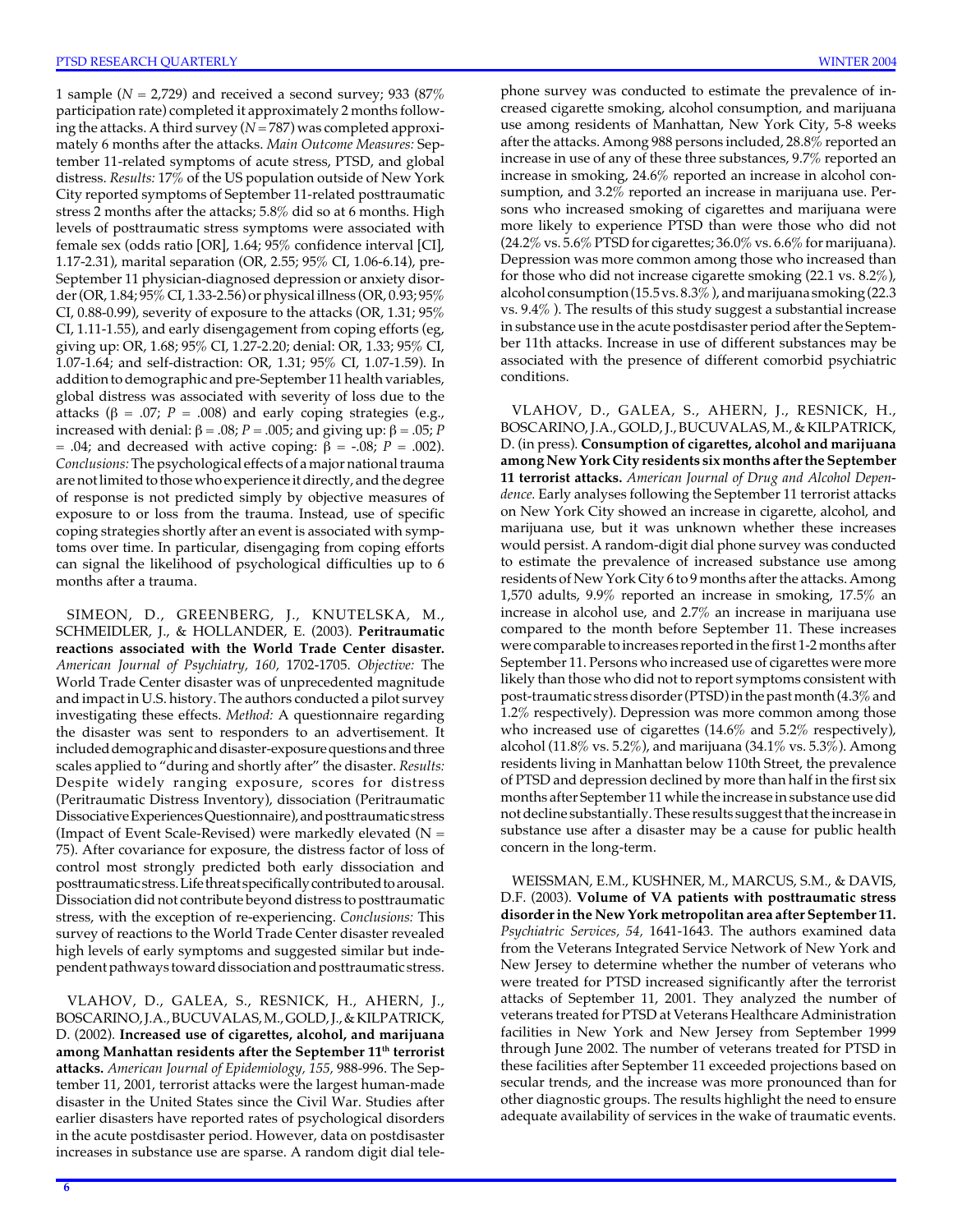# **ADDITIONAL CITATIONS Annotated by the Editor**

BUTLER, L.D., SEAGRAVES, D.A., DESJARDINS, J.C., AZAROW, J., HASTINGS, T.A., GARLAN, R.W., DIMICELI, S., WINZELBERG, A., & SPIEGEL, D. (2002). **How to launch a national internet-based panel study quickly: Lessons from studying how Americans are coping with the tragedy of September 11, 2001.** *CNS Spectrums, 7,* 597-603.

Describes problems encountered by the authors in launching a large internet-based survey to study the effects of the 9/11 attacks. The authors offer recommendations on topics such as trade-offs involved in internet research, challenges related to information technology, and human subjects issues.

CARDENAS, J., WILLIAMS, K., WILSON, J.P., FANOURAKI, G., & SINGH, A.(2003). **PTSD, major depressive symptoms, and substance abuse following September 11, 2001, in a midwestern university population.** *International Journal of Emergency Mental Health, 5,* 15-28.

Assessed PTSD, major depression, and substance abuse following the 9/11 attacks in a sample of 305 volunteer university students at a midwestern university that had been evacuated due to its proximity to the flight path of one of the planes that crashed during the attacks. Prevalence of PTSD was 5.9%. Risk factors included female gender, a low level of education, and prior history of mental health problems or psychological trauma.

BANAUCH, G., MCLAUGHLIN, M., HIRSCHHORN, R., CORRIGAN, M., KELLY, K., & PREZANT, D. (2002, September 11). **Injuries and illnesses among New York City Fire Department rescue workers after responding to the World Trade Center attacks.** *Morbidity and Mortality Weekly Report*, *51(Special Issue),*1-5.

Contains articles about the aftermath of the 9/11 attacks, including: injuries and illness among New York City Fire Department rescue workers; impact on workers in the vicinity of the WTC; and community needs assessment of lower Manhattan residents.

EIDELSON, R.J., D'ALESSIO, G.R., & EIDELSON, J.I. (2003). **The impact of September 11 on psychologists.** *Professional Psychology: Research and Practice, 34,* 144-150.

Used a mailed survey to assess the effects of the 9/11 attacks on a sample of 712 psychologists, who represented 15% of the target sample. Psychologists working closest to Ground Zero reported the greatest impact on practice.

FLEISCHMAN, A.R., & WOOD. E.B. (2002). **Ethical issues in research involving victims of terror.** *Journal of Urban Health: Bulletin of the New York Academy of Medicine, 79,* 315-321.

Describes the unique ethical challenges in doing research with victims of terrorist events such as the 9/11 attacks. The authors offer specific recommendations of how to ensure that victims' rights are protected.

FORD, C.A., UDRY, J.R., GLEITER, K., & CHANTALA, K. (2003). **Reactions of young adults to September 11, 2001.**  *Archives of Pediatric & Adolescent Medicine, 157,* 572-578.

Used data from a large (*N* = 7,095) longitudinal study of men and women age 18 to 26 to assess the impact of 9/11 on participants. Relative to participants interviewed in the several months prior to 9/11, those interviewed in the several months following 9/11 were more likely to report sadness but also were more likely to report trust in the government.

FREDRICKSON, B.L., TUGADE, M.M., WAUGH, C.E., & LARKIN, G.R. (2003). **What good are positive emotions in crises? A prospective study of resilience and emotions following the terrorist attacks on the United States on September 11th, 2001.** *Journal of Personality and Social Psychology, 84,* 365-376.

Tested the role of positive emotions in mediating the relationship between resilience measured prior to the 9/11 attacks and outcomes measured after 9/11 in a sample of 46 young adult men and women in the US. Analyses showed that positive emotions following the attacks completely explained the relationship between preattack resilience and postattack outcomes.

GRIEGER, T.A., BALLY, R.E., LYSZCZARZ, J.L., KENNEDY, J.S., GRIFFETH, B.T., & REEVES, J.J. (2003). **Individual and organizational interventions after terrorism: September 11 and the USS Cole.** In R.J. Ursano, C.S. Fullerton, & A.E. Norwood (Eds.),*Terrorism and disaster: Individual and community mental health interventions* (pp. 71-89). Cambridge, UK: Cambridge University Press.

Describes the response to the 9/11 attacks and two other terrorist attacks by the US Navy's Special Psychiatric Rapid Intervention Teams—SPRINT. Elements addressed in each instance included planning and training, situational assessment, logistical considerations, and interventions.

LEVANT, R.F., BARBANEL, L., & DELEON, P.H. (2004). **Psychology's response to terrorism.** In F.M. Moghaddam & A.J. Marsella (Eds.), *Understanding terrorism: Psychosocial roots, consequences, and interventions* (pp. 265-282). Washington, DC: American Psychological Association.

Describes the efforts made by the American Psychological Association in the aftermath of the 9/11 attacks to address the effects of terrorism. The authors also discuss evidence about the effects of promoting resilience in response to terrorism.

PETERSON, C., & SELIGMAN, M.E.P. (2003). **Character strengths before and after September 11.** *Psychological Science, 14,* 381-384.

Used findings from an ongoing online survey to assess whether positive changes of self-perceived character strengths occurred following the 9/11 attacks. Responses in the two months after the attacks were more positive than responses in the two months before the attacks.

PIOTRKOWSKI, C.S., & BRANNEN, S.J. (2002). **Exposure, threat appraisal, and lost confidence as predictors of PTSD symptoms following September 11, 2001.** *American Journal of Orthopsychiatry, 72,* 476-485.

Administered questionnaires to 126 New York City workers 6 months after the September 11 attacks. PTSD symptoms were associated with direct exposure, worries about future terrorist attacks, and reduced self-confidence following the attacks.

RUDENSTEIN, S., GALEA, S., AHERN, J., FELTON, C., & VLAHOV, D. (2003). **Awareness and perceptions of a communitywide mental health program in New York City after September 11.** *Psychiatric Services, 54,* 1404-1406.

Used a random-digit-dial telephone survey of 2,001 New York City residents to assess familiarity with mental health services available for problems related to the 9/11 terrorist attack. Individuals with socioeconomic disadvantages and probable PTSD reported a higher likelihood of potential service use.